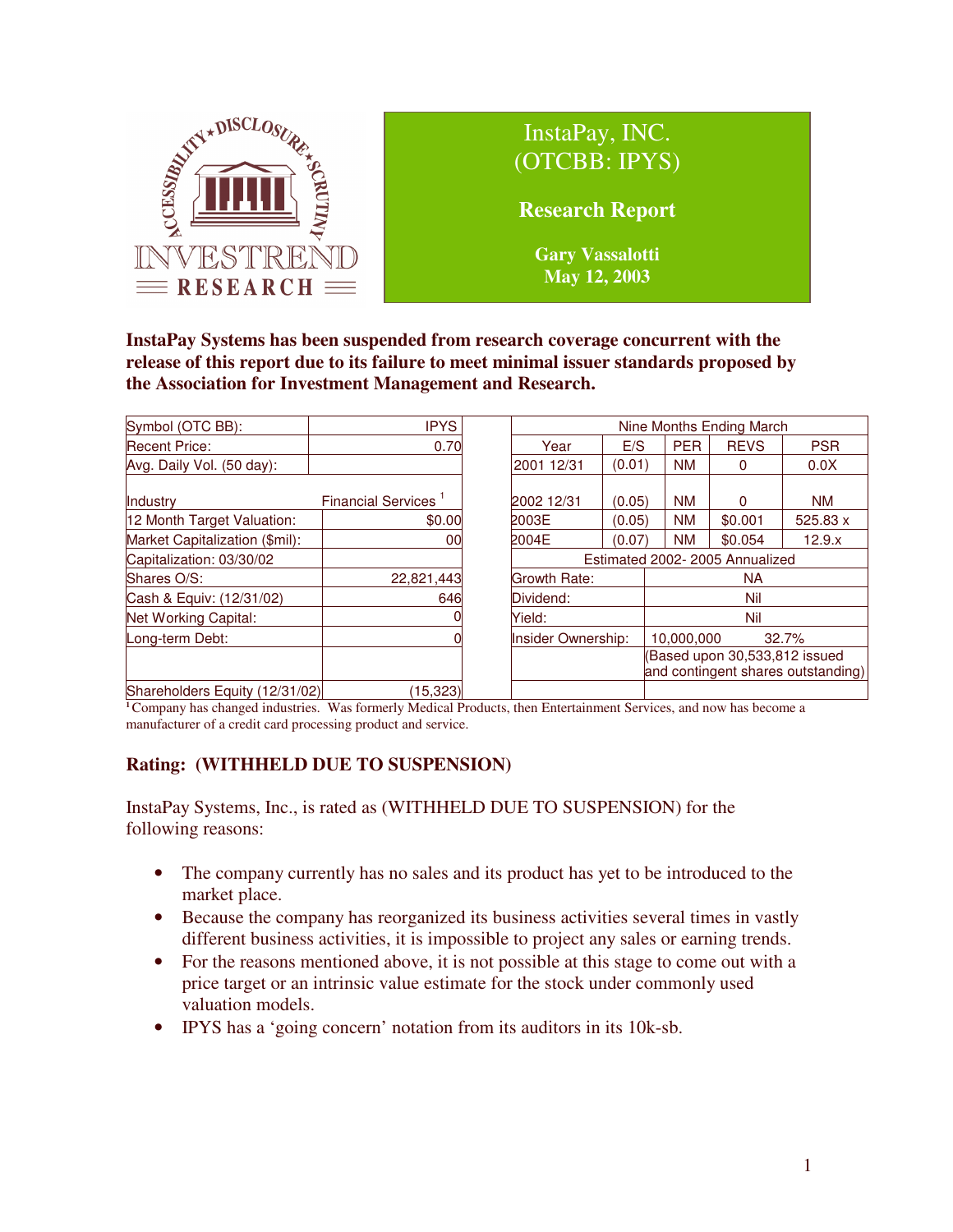# **Background**

InstaPay Systems has gone through a few transformations. It was incorporated in Utah, on 12/7/1983 as Cotton Tree, Inc. As Cotton Tree, InstaPay Systems acquired Roedeinger Medical Systems and began to develop medical products in August of 1985. The company continued as Roedeinger Medical Systems until May of 1988 when it sold its product line and rights to an independent third party.

Roedeinger Medical systems acquired Filmagic Entertainment, Inc in September 1988 and adopted the Filmagic corporate name. Filmagic Entertainment owned 943 half hour television programs in various different program formats, in addition to the distribution rights to 3 feature length movies.

These films and rights were purchased in 1990, and depreciated over 10 years. These properties are still owned, but have an impaired valuation on the balance sheet of only \$1,000 due to liens placed upon them by the storage firm where they are housed.

InstaPay Systems agreed to purchase Kryptosima Corporation in January 2003 and changed its business focus to secure payment and money transfer systems. **This report is based upon a combined entity going forward in business as InstaPay Systems. Should this merger not be completed, this report would become meaningless.**

### **Reorganization**

InstaPay Systems agreed to acquire Kryptosima in January of 2003, for cash and stock. InstaPay Systems is issuing 1,000,000 shares of restricted (rule 144) stock. In addition, the former owners of Kryptosima will be issued options for 500,000 more shares (strike price \$1.50) effective the moment the system goes live on any ATM network. These options would expire in 18 months.

Part of the agreement also states that InstaPay Systems would provide capital to market the Kryptosima system. Part of this capital was obtained in the form of a note for \$110,000, due and payable in December 2003 and secured by the rights and patents of the Kryptosima system.

# **Patents Granted**

Since the change in focus from entertainment to payment security has occurred, the company has been busy securing copyright and patent protection for its product. Recently, the EU has granted the company patent protection for the system: number 00957801.4 granted for "Apparatus For and Method of Secure ATM Debit Card and Credit Card Payment Transactions Via The Internet."

### **Business Strategy**

InstaPay's strategy is to capitalize on Kryptosima being the first payment gateway to enable Internet merchants to accept ATM card transactions, with its unique payENKRYPT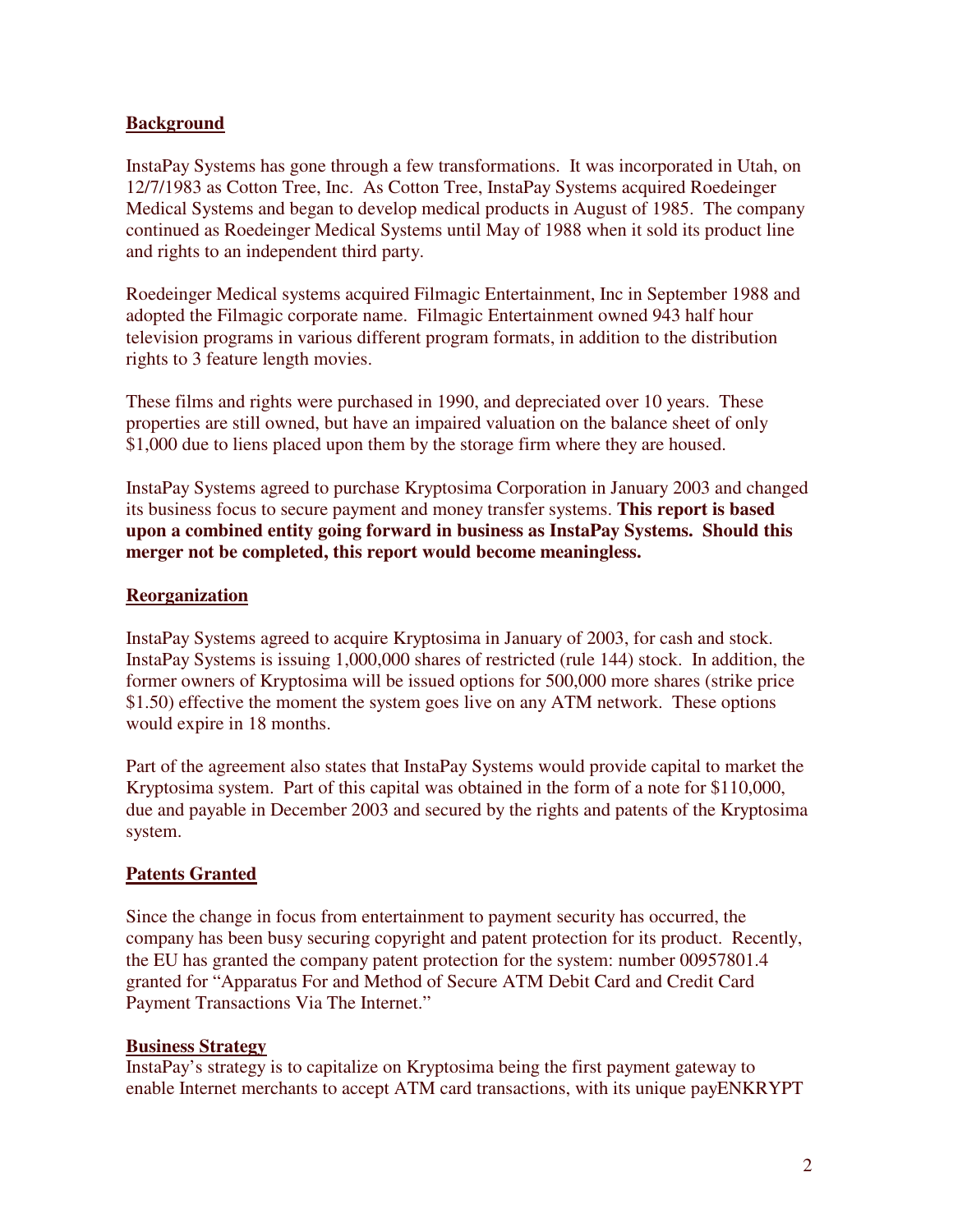service. ATM card acceptance is attractive to Internet merchants because ATM card transactions offer merchants lower fees and much less fraud risk.

The payENKRYPT service is applicable to all of eCommerce. Much of InstaPay's initial marketing efforts will be directed towards the online securities industry. Providing online securities dealers with ATM card capabilities will enable their customers to make online purchase with their ATM card, even if there were not sufficient funds previously on deposit in their brokerage account. Online brokers have no online, real-time way to accomplish this today, since they can not/will not accept credit card payments for the purchase of securities. So the payENKRYPT service is especially attractive to this vertical market.

Since the system requires that transactions be processed through the ATM networks, merchants must be "sponsored" on the respective networks. Kryptosima has recently signed an agreement with Carrollton Bank of Baltimore MD to provide sponsorship into the ATM networks for merchants wishing to utilize the service.

Carrollton Bank's involvement in the process entails researching prospective merchants to be sure they are a bona fide business entity. In addition, the bank is responsible to enforce ATM network rules on these merchants. For example, if a merchant is authorized to utilize the payment systems, yet does not have the proper signage in place Carrollton Bank would ensure that the situation was remedied.

# **Current Payment Transfer Systems VS payENKRYPT Method**

The two most popular payment transfer systems in use on the Internet today utilize either the credit card processing system or the ACH bank clearing system. The first method is highly recognized by the public.

Each of these systems has inherent weakness or vulnerabilities that Kryptosima's system is designed to alleviate. The credit card security system is easily breached, the evidence is all over the internet with chat rooms and web sites set up solely to deliver and exchange account numbers and even name and address information for the legitimate card holders.

When a consumer decides to purchase an item, and subsequently decides to use their credit card, they type the numbers onto a web page. The account number is then transmitted over Internet to the merchant's web site, and then to the merchants processing bank. The bank then processes the transaction through the clearing system until the card owners bank answers with an accept or decline response.

In this processes, the account number is stored on the merchants system. Hackers and thieves then have an opportunity to steal the stored account number from the merchant's system.

The payENKRYPT system uses a slightly different routing process. The card is swiped into the reader, and the reader encrypts the numbers and transmits the encrypted numbers to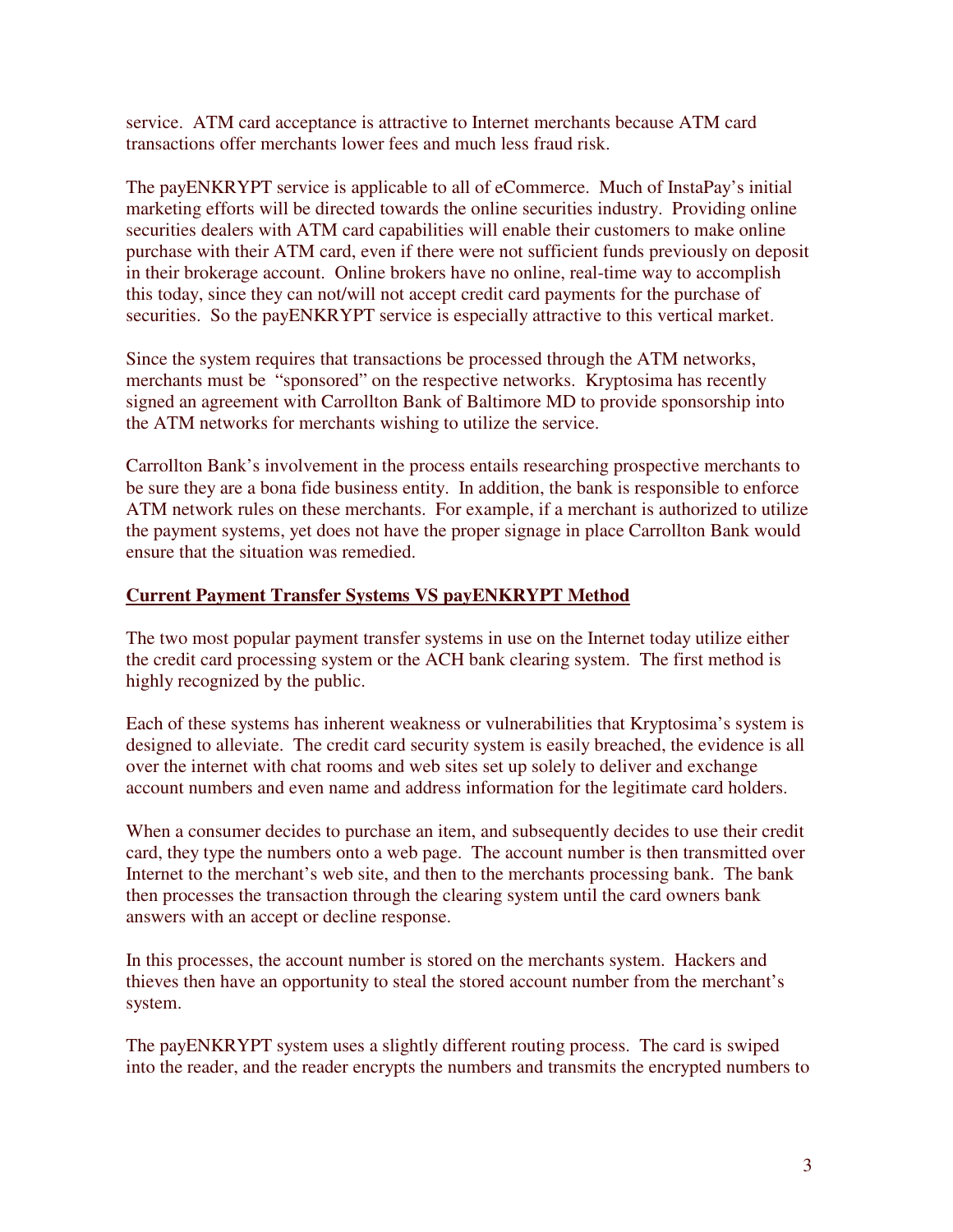Kryptosima's gateway. There, the transaction is submitted for approval to the ATM network, and an approved or declined notice is sent to the merchant.

The customer's account number is not stored on the merchants system, and is purged from Kryptosima's gateway computers after the transaction is complete. There is no account number for hackers to steal in this method.

The "marketing sizzle" of the payENKRYPT system is its unique and patented capability to enable ATM card transactions. However, the system also supports traditional credit card transactions. Therefore it can be marketed to Internet merchants as a complete payment solution. It is expected that the system will generate significant revenue from enabling both ATM card and credit card transactions.

# **Identity Theft**

The term 'Identity Theft' has been thrown around quite a bit in the news recently, but what is it exactly? How do you defend against it? What are its consequences?

Here is an example of what I would consider a worst-case scenario, as reported by the Federal Trade Commission in its report on Identity Theft in September 2002:

My purse was stolen in December 1990. In February 1991, I started getting notices of bounced checks. About a year later, I received information that someone using my identity had defaulted on a number of lease agreements and bought a car. In 1997, I learned that someone had been working under my Social Security number for a number of years. A man had been arrested and used my SSN on his arrest sheet. There's a hit in the FBI computers for my SSN with a different name and gender. I can't get credit because of this situation. I was denied a mortgage loan, employment, credit cards, and medical care for my children. I've even had auto insurance denied, medical insurance and tuition assistance denied.

From a consumer complaint to the FTC, January 2, 2001

Although many mistakenly believe that their data is only in danger when a transaction is processed over the Internet, there is a variety of ways thieves can get your information. Some of these methods involve going through your trash, stealing your mail, or stealing physical data from companies that you do business with. Sometimes they hack into the computers of companies you do business with and steal your information electronically.

As an example you only need to look at what happened at CD Universe when a Russian hacker broker into their customer credit card database. He was able to obtain the account numbers for thousands of people that made purchases from the company.

When CD Universe did not pay him a \$100,000 blackmail, these numbers were posted to a website that he advertised on chat rooms dedicated to stolen credit cards. This is an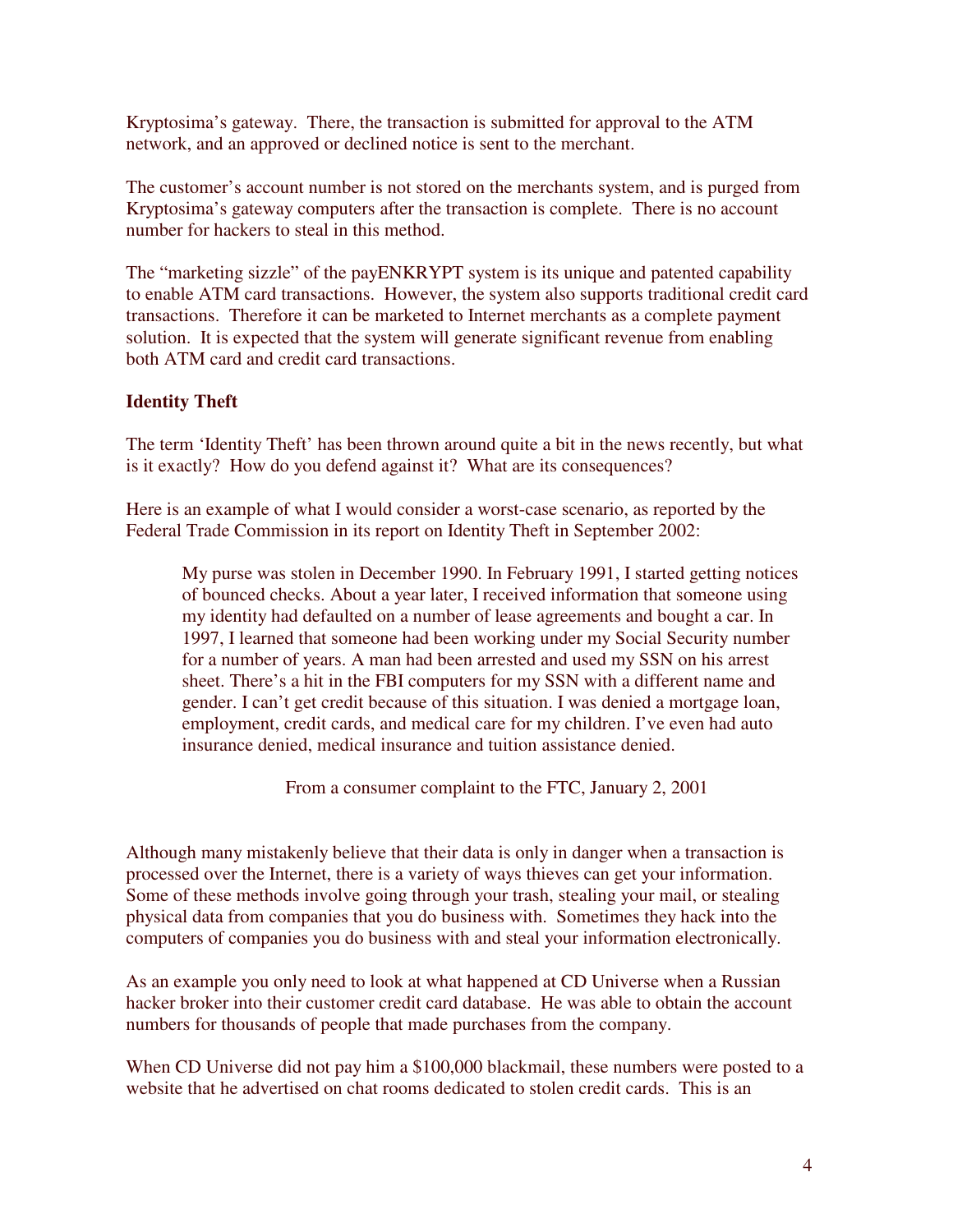example of how numbers can be stolen even if the cardholder did not place the order over the Internet.

By protecting the consumer's card number from theft, payEnkrypt also helps to thwart Identity Theft. This is a valuable feature that will cause Internet merchants to want to use the system.

# **Internet Retailing and Thwarting Identity Theft**

The Internet is fast becoming the shopping experience of choice for a large portion of the population. The census bureau figures indicate that during 2002 e-commerce sales increased over 29.9% to over \$45.6 billion dollars. These commerce department "retail" figures do not include consumer categories such as airplane tickets that represented another \$14 Billion in 2002. These figures also do not include any business-to-business eCommerce, a category that may eventually exceed consumer eCommerce.

During the fourth quarter of 2002, e-commerce sales increased 29.3%, while overall retail sales increased only 5.1%. Clearly, the market for InstaPay's system is growing rapidly.

As impressive as these figures may seem, Internet Retail sales are just a small portion of overall retail sales. The census bureau estimates that e-commerce sales in 2002 were about 1.1% of total retail sales. This leaves a lot of room for expansion and market penetration for companies such as InstaPay Systems.

| U.S. Retail Trade Sales <sup>1</sup> - Total and E-commerce: 2001 and 2000                 |                                                                                           |            |                                  |              |                  |  |  |
|--------------------------------------------------------------------------------------------|-------------------------------------------------------------------------------------------|------------|----------------------------------|--------------|------------------|--|--|
| [Estimates are based on data from the 2001 Annual Retail Trade Survey. Sales estimates are |                                                                                           |            |                                  |              |                  |  |  |
| shown in millions of dollars, consequently industry group estimates may not be additive.   |                                                                                           |            |                                  |              |                  |  |  |
|                                                                                            | Estimated measures of sampling variability for these estimates are provided in Table 5A.] |            |                                  |              |                  |  |  |
| Description                                                                                | Value of Sales 2001<br>Percentage Change from Prior                                       |            |                                  |              | E-Commerce as a  |  |  |
|                                                                                            |                                                                                           |            | Year                             |              | Percent of Total |  |  |
|                                                                                            | Total                                                                                     | E-Commerce | <b>Total Sales</b><br>E-Commerce |              | <b>Sales</b>     |  |  |
|                                                                                            |                                                                                           |            |                                  | <b>Sales</b> |                  |  |  |
| Motor vehicles                                                                             |                                                                                           |            |                                  |              |                  |  |  |
| and parts                                                                                  |                                                                                           |            |                                  |              |                  |  |  |
| dealers                                                                                    | 839,971                                                                                   | 5,372      | 2.8                              | 25           | 0.6              |  |  |
| Furniture and                                                                              |                                                                                           |            |                                  |              |                  |  |  |
| home                                                                                       |                                                                                           |            |                                  |              |                  |  |  |
| furnishings<br>stores                                                                      |                                                                                           |            |                                  |              |                  |  |  |
|                                                                                            | 90,403                                                                                    | (S)        | $-1.2$                           | (S)          | (S)              |  |  |
| Electronics and                                                                            |                                                                                           |            |                                  |              |                  |  |  |
| appliance<br>stores                                                                        | 84,729                                                                                    | 601        | $-2.1$                           | 18.8         | 0.7              |  |  |
| <b>Building</b>                                                                            |                                                                                           |            |                                  |              |                  |  |  |
| materials and                                                                              |                                                                                           |            |                                  |              |                  |  |  |
| garden                                                                                     |                                                                                           |            |                                  |              |                  |  |  |
| equipment and                                                                              |                                                                                           |            |                                  |              |                  |  |  |
| supplies stores                                                                            | 288,972                                                                                   | 525        | 4.5                              | 17.4         | 0.2              |  |  |
| Food and                                                                                   |                                                                                           |            |                                  |              |                  |  |  |
| beverage                                                                                   |                                                                                           |            |                                  |              |                  |  |  |
| stores                                                                                     | 481,409                                                                                   | (S)        | 4.6                              | (S)          | (S)              |  |  |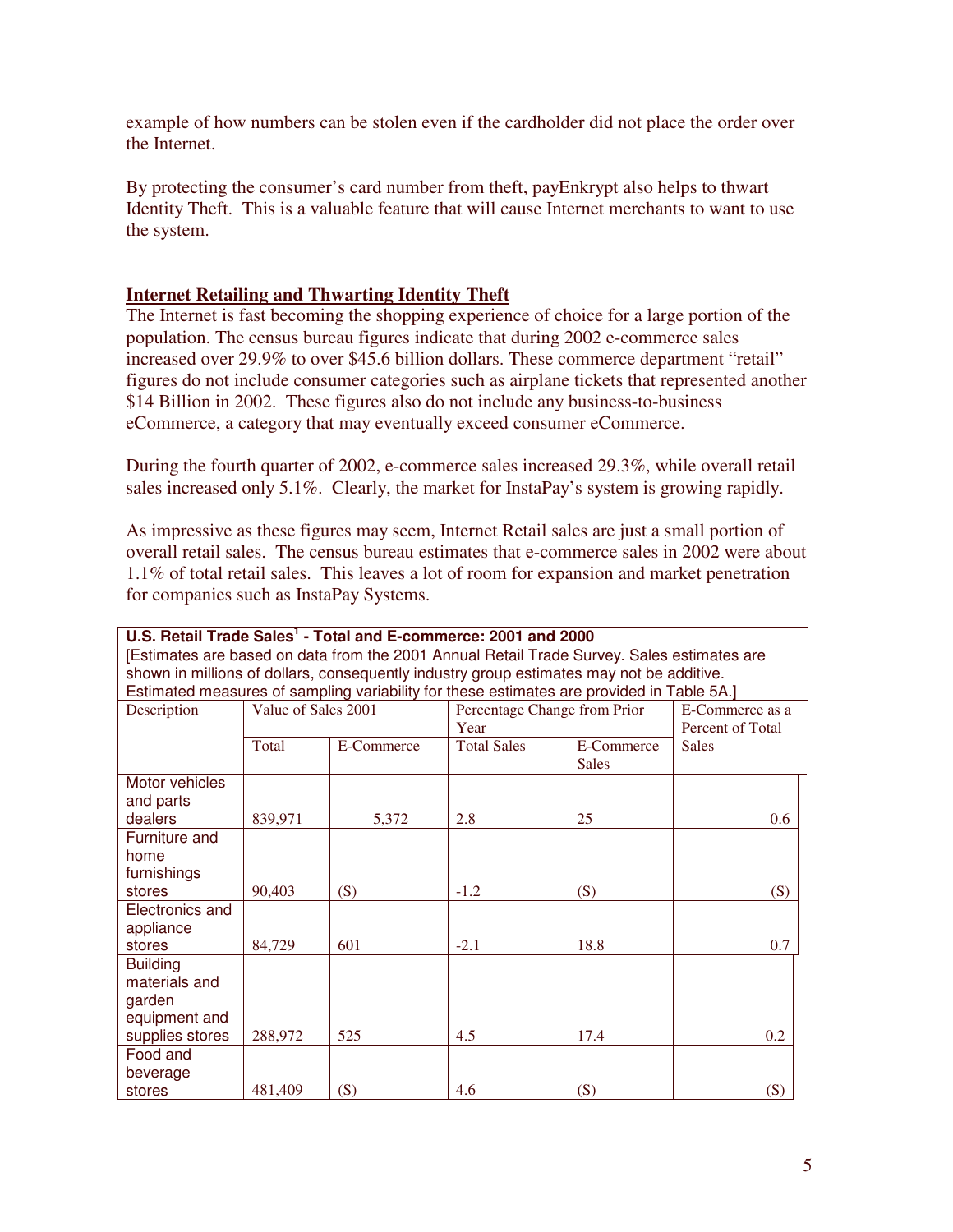| Health and           |           |        |        |      |      |
|----------------------|-----------|--------|--------|------|------|
| personal care        |           |        |        |      |      |
| stores               | 167,964   | (S)    | 6.7    | (S)  | (S)  |
| Gasoline             |           |        |        |      |      |
| stations             | 244,664   | (Z)    | $-0.6$ | (Z)  | (Z)  |
| Clothing and         |           |        |        |      |      |
| clothing             |           |        |        |      |      |
| accessories          |           |        |        |      |      |
| stores               | 166,798   | 400    | $-0.6$ | 57.5 | 0.2  |
| Sporting goods,      |           |        |        |      |      |
| hobby, book,         |           |        |        |      |      |
| and music            |           |        |        |      |      |
| stores               | 79,007    | 505    | 1.7    | 26.3 | 0.6  |
| General              |           |        |        |      |      |
| merchandise          |           |        |        |      |      |
| stores               | 429,812   | (S)    | 5.9    | (S)  | (S)  |
| <b>Miscellaneous</b> |           |        |        |      |      |
| store retailers      | 107,142   | 512    | $-1.3$ | 33.7 | 0.5  |
| Nonstore             |           |        |        |      |      |
| retailers            | 160,529   | 25,865 | $-2.2$ | 20.7 | 16.1 |
| Electronic           |           |        |        |      |      |
| shopping             |           |        |        |      |      |
| and mail-            |           |        |        |      |      |
| order                |           |        |        |      |      |
| houses               | 109,238   | 25,680 | $-0.9$ | 21.1 | 23.5 |
|                      |           |        |        |      |      |
| <b>Total Retail</b>  |           |        |        |      |      |
| <b>Trade</b>         | 3,141,400 | 34,382 | 2.7    | 22.1 |      |

(S) Estimate does not meet publication standards because of high sampling variability or poor response quality. Unpublished estimates derived from this table by subtraction are subject to these same limitations and should not be attributed to the U.S. Census Bureau.

(Z) Sales estimate is less than \$500,000 or percent estimate is less than 0.05%.

Note: Estimates are not adjusted for price changes. For information on confidentiality protection, sampling error, nonsampling error, sample design, and definitions, visit

www.census.gov/eos/www/restats.html

1. Estimates include data for businesses with or without paid employees and are subject to revision.

#### **Source: U.S. Census Bureau, 2001 Annual Retail Trade Survey**

But, one impediment to future growth of Internet sales is the growing fears of identity theft (1% of consumers reported identity theft in 2002, and 7% of having been victims of credit card theft). Businesses are hurt from fraud and identity theft by credit card company charge-backs. Consumers may get their money back that is taken from fraudulent charges, but then they must then contend with the nightmare of fixing their credit reports.

InstaPay's device enables people to fight identity theft when making purchases over the Internet by allowing the consumer to 'swipe' the card while sitting at their computer. The device then encrypts the card and PIN number and sends it securely to InstaPay. InstaPay processes the payment through the clearing system and sends the merchant a confirmation of payment. At no time does the merchant receive the card number, so there is no number stored on their server for hackers to steal.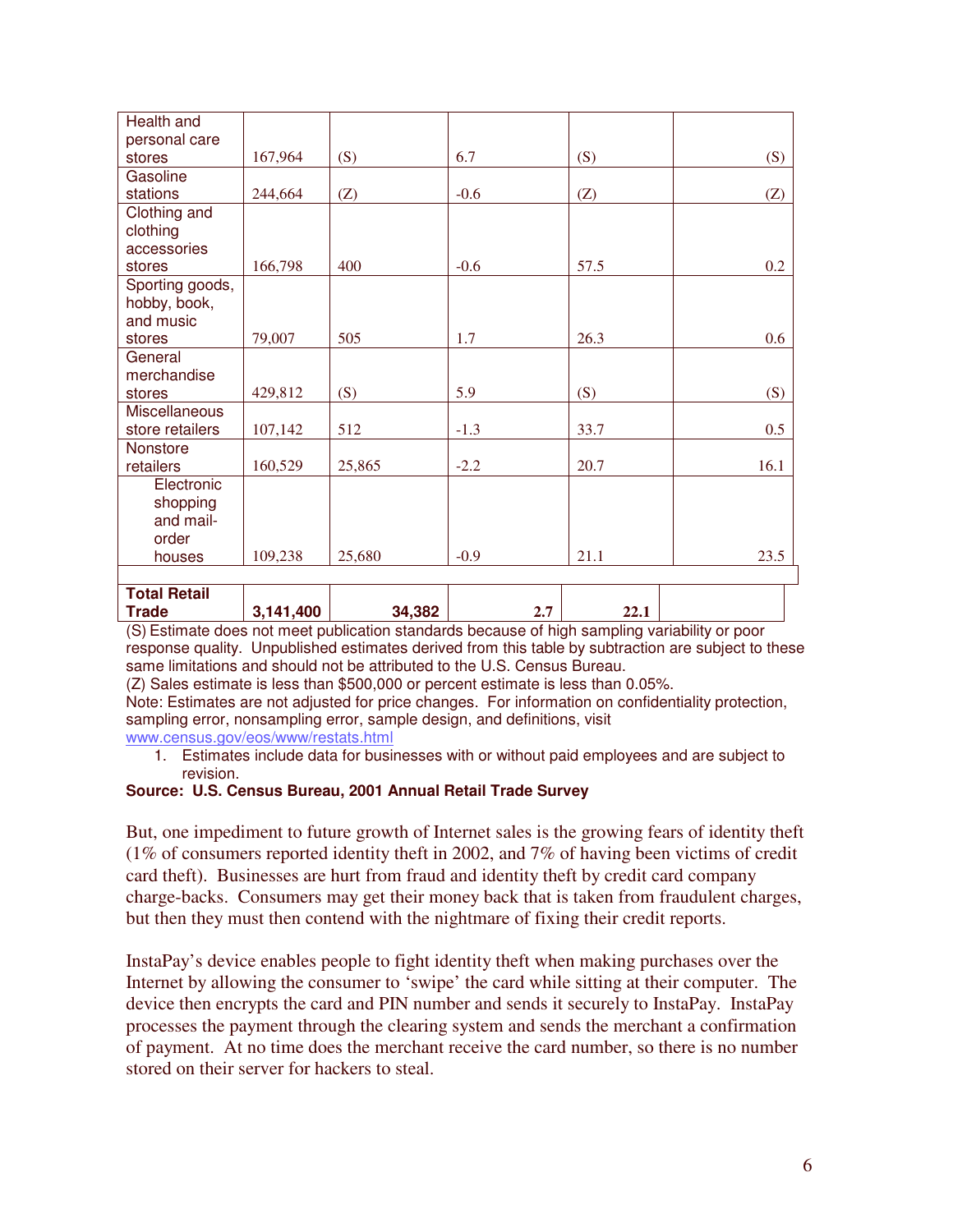An even bigger problem for Internet sales, and credit card sales in general, is the cost to the merchants for stolen cards. Most people realize that they are protected against credit card or debit card fraud, with a minimal deductible of \$50 (assumes the consumer notifies the issuing financial institution of the loss within 2 business days). Most credit card issuers waive even that deductible. However, from the merchant's point of view, the full sales amount is at risk. If the card is reported stolen, the merchant faces a charge back for the full amount of the disputed charge. It is in the merchant's best interest to sign up and utilize a system such as payENKRYPT.

### **Facilitating Stock Purchases**

The NASD and the SEC have been pushing faster trade clearing requirements for several years. We now have T+3 for most stock transfers; Meaning the customer must have required funds in the account to purchase stock.

The InstaPay system will allow brokerage customers to transfer required funds into their respective accounts instantly via their debit card. Again, the card number is transmitted in a secure, encrypted fashion to the InstaPay servers, and the broker gets a payment authorization and monetary amount only.

Currently the brokers I have spoken to estimate that about 5% of their clients utilize the ACH system to transfer money into their accounts. These are clients that have had an account for some time and the broker feels comfortable enough with them to minimize the risk that the money will not be there. According to InstaPay's research, the maximum transfer needed by most brokerage clients is around \$6,000-8,000, and most bankcard daily limits can be raised to \$8,000-9,000. The percentage of people who would utilize this instant transfer should rise considerable if InstaPay can get customers to raise their limits.

Management has stipulated that they are currently negotiating with some brokers to make their system available to their clients. In addition, new products are in development where the card reader will be incorporated into the consumer's keyboard.

### **Financial Analysis**

As of December 2002, according the companies 10ksb, IPYS had a total cash account of \$646. (NOT in thousands or millions). I find this minimal cash amount very distressing given that IPYS has no sales or revenue at the present time. This causes me to pause when reading in the 10k that IPYS has agreed to borrow the \$110,000 needed to purchase Kryptosima from one of its counselors. This in and of itself is not bad, however, the 10% note stipulates that it is due in December of 2003, and all the rights and patents of the acquired company provide security to the note.

Given the startup costs involved, and the fact that there is no revenue at the present time, I am quite concerned about how IPYS plans to repay the note and retain the rights to the acquired technology.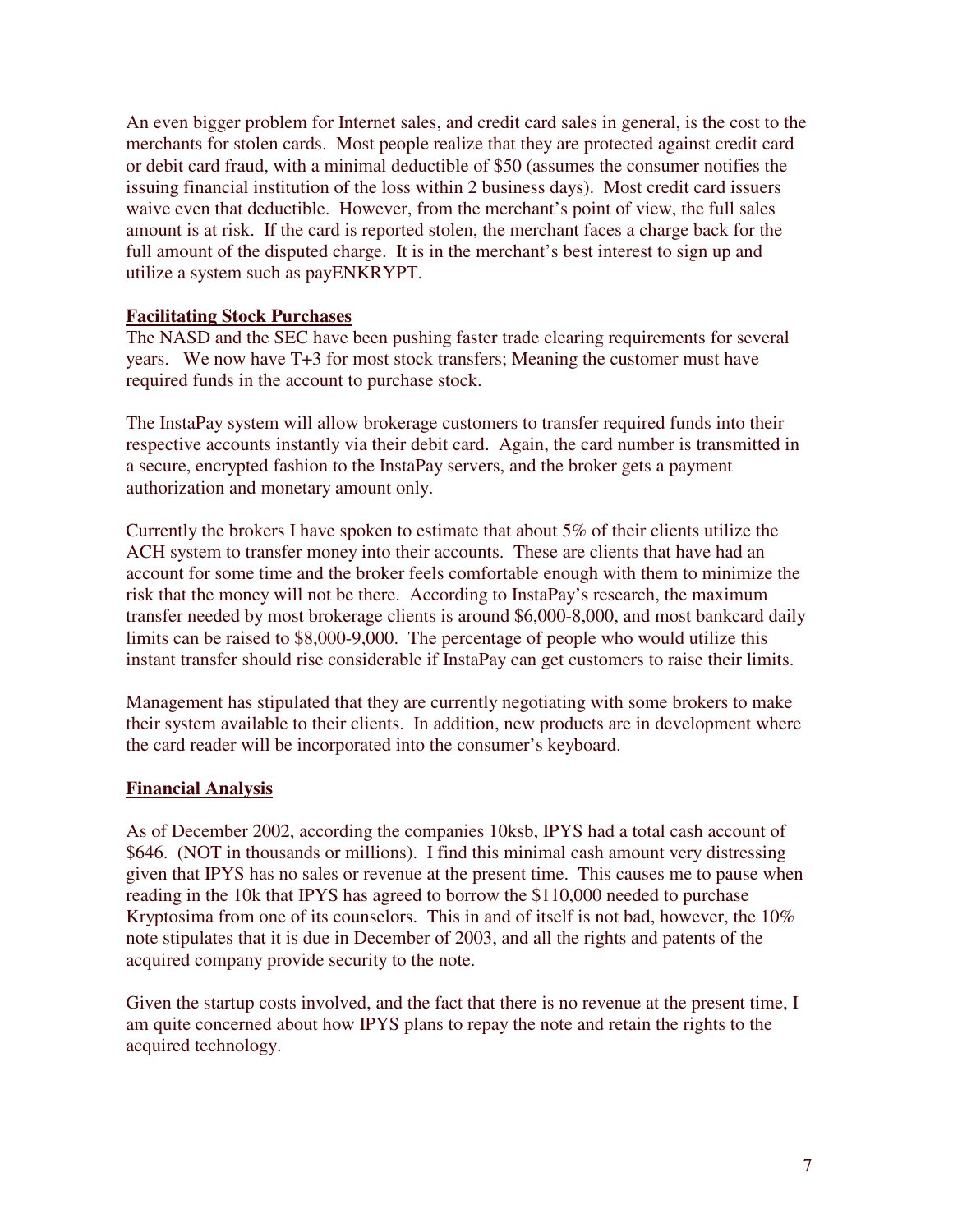IPYS's consolidated balance sheet shows \$646 current assets and \$66,969 in current liabilities. This includes \$53,000 advanced in the loan noted previously, but does not include the additional \$57,000 yet to be advanced under the terms of that loan.

On the asset side, IPYS lists the remnants of its film library, acquired at around \$100,000, now valued at roughly \$1,000. The 10k notes that this film library is in the possession of a third party that is owed several years of storage fees. The third party has placed liens on the films for the value of the storage fees, and the 10k notes that IPYS may just abandon these films to the third party.

Because the company has had no sales for several years, it has used its stock as a form of currency to acquire and pay for needed services. As result of this strategy plus utilizing options in the normal course of business to compensate officers and directors, the company had 6.2 million optioned shares as of 12/02. The price on the majority of these options is listed in the 10k as \$0.02, with 1 million of the options being priced at \$1.00. These options expire through 2007. The company can issue up to 200,000,000 shares.

| <b>Individual or</b> | <b>Options Granted</b> | <b>Price</b> | <b>Expiration</b> |  |  |  |
|----------------------|------------------------|--------------|-------------------|--|--|--|
| Group                |                        |              |                   |  |  |  |
| <b>Bruce Harris</b>  | 1,200,000              | \$0.02       | 2006              |  |  |  |
| Other Board          | 800,000                | \$0.02       | 2006              |  |  |  |
| <b>Members</b>       |                        |              |                   |  |  |  |
| <b>Robert Bragg</b>  | 1,000,000              | \$1.00       | 2004              |  |  |  |
| <b>Board Member</b>  | 3,200,000              | \$0.02       | 2007              |  |  |  |
| <b>Board Member</b>  | 1,000,000              | \$0.02       | 2005              |  |  |  |

# **Outstanding Stock Options**

The years of zero revenue and occurrence of administrative and other expenses has give rise to a stockholders' deficit of \$15,323 as of December 31, 2002, up from a deficit of \$7,930 in the prior year.

| <b>Assets</b>               | 12/2002  | 12/2001 |
|-----------------------------|----------|---------|
| <b>Cash and Equivalents</b> | 646      | 0       |
| <b>Investments</b>          | 50,000   |         |
| <b>Other Assets</b>         | 1,000    | 1,000   |
| <b>Total Assets</b>         | 51,646   | 1,000   |
| <b>Current Liabilities:</b> | 13,969   | 8,930   |
| <b>Accounts Payable</b>     |          |         |
| <b>Note Payable</b>         | 53,000   | 0       |
|                             |          |         |
| <b>Stockholders' Equity</b> | (15,323) | (7,930) |

### **Table I: Selected Balance Sheet Items (\$'s)**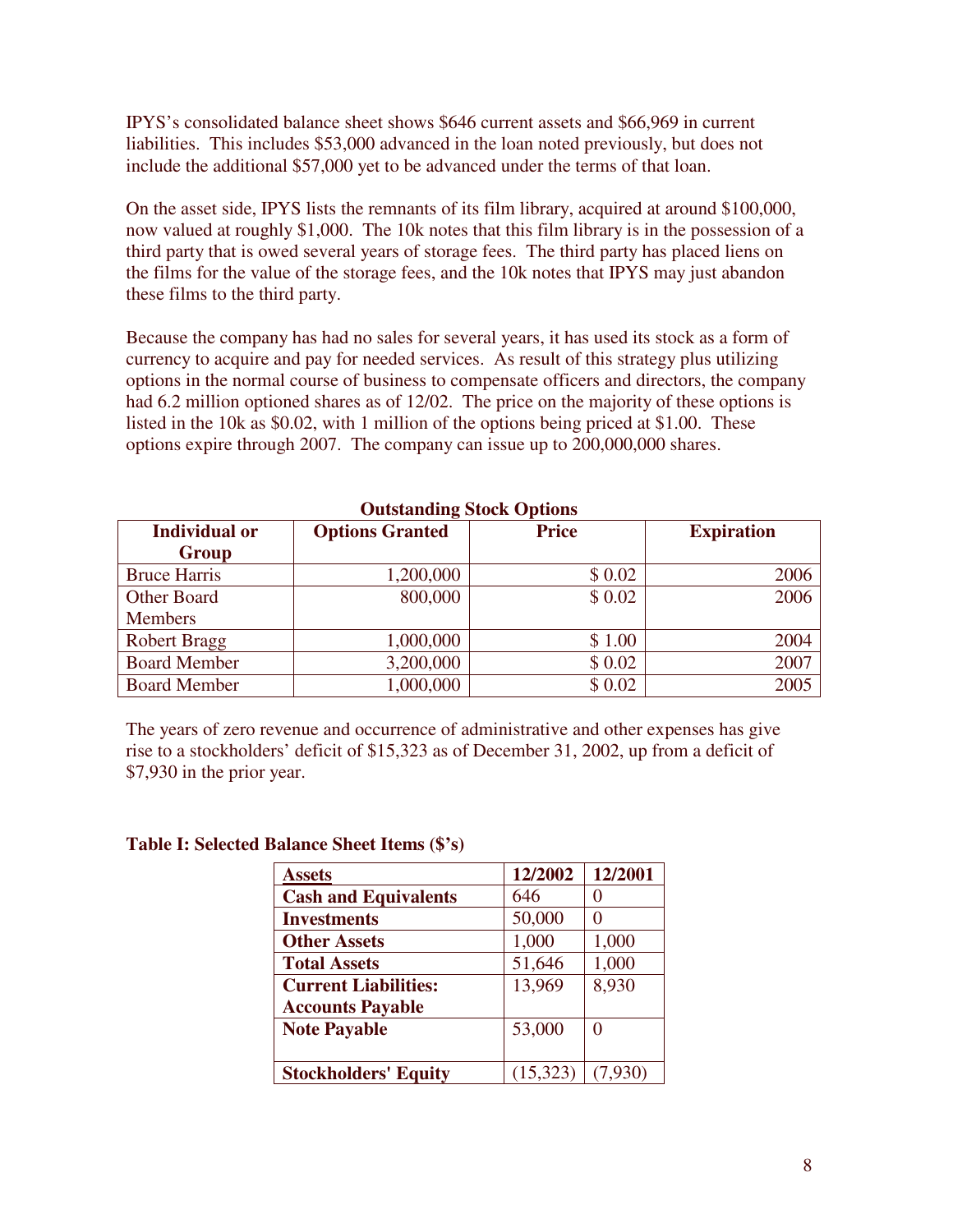# **Table 2: Earnings Model (\$'s)**

|                                                                                                  |                           | $Year^2$       |                           |              |                           |
|--------------------------------------------------------------------------------------------------|---------------------------|----------------|---------------------------|--------------|---------------------------|
|                                                                                                  | 2003                      | 2004           | 2005                      | 2006         | 2007                      |
| <b>Sales</b>                                                                                     | \$31,046                  | \$1,371,012    | \$5,299,386               | \$15,094,640 | \$31,919,280              |
| <b>Equipment Costs</b>                                                                           | (152,095)                 | (533,095)      | (401,000)                 | 250,000      | 500,000                   |
|                                                                                                  |                           |                |                           |              |                           |
| <b>SG&amp; A Costs</b>                                                                           | 1,100,318                 | 2,459,801      | 3,017,657                 | 3,254,580    | 3,497,235                 |
|                                                                                                  |                           |                |                           |              |                           |
| Net Income                                                                                       | (1,213,626)               | (1,634,123)    | 1,880,728                 | 12,090,060   | 28,922,045                |
| (Loss)                                                                                           |                           |                |                           |              |                           |
|                                                                                                  |                           |                |                           |              |                           |
| Enterprise                                                                                       | 8,215,719                 | 19,194,168     | 56,421,840                | 362,701,800  | 723,051,125               |
| Valuation (30 P/E                                                                                | (Current)                 | (Utilizes)     |                           |              |                           |
| assigned for years                                                                               | value $5/1$ )             | 14x            |                           |              |                           |
| 2005-2006 25 P/E                                                                                 |                           | estimated      |                           |              |                           |
| for $2007$ )                                                                                     |                           | sales)         |                           |              |                           |
|                                                                                                  |                           |                |                           |              |                           |
| Per Share Data                                                                                   |                           |                |                           |              |                           |
| Shares O/S                                                                                       | $23,321,443$ <sup>4</sup> | $25,321,443^5$ | $27,321,443$ <sup>6</sup> | 29,321,443   | $32,521,443$ <sup>8</sup> |
| <b>EPS</b>                                                                                       | $(\$0.05)$                | $(\$0.07)$     | \$0.07                    | \$0.41       | \$0.88                    |
| Per Share Price                                                                                  | \$0.35                    | \$0.76         | \$2.06                    | \$12.36      | \$22.23                   |
|                                                                                                  |                           |                |                           |              |                           |
| Note that Shares OS includes shares on ontion but does not include additional shares that may be |                           |                |                           |              |                           |

Note that Shares O/S includes shares on option but does not include additional shares that may be issued in the future by the company.

 $1$  Numbers are for  $\frac{1}{2}$  year, and assume that product launches in June.

<sup>2</sup> Sales estimates derived from company interviews, adjusted for timing and Analysts projections.

<sup>3</sup> Estimated costs associated with getting the pin pad terminals out to end-users.

<sup>4</sup> Includes current shares O/S plus 500,000 to be issued to former Kryptosima partners when system goes live.

<sup>5</sup>Includes shares on option to Board Member (1 million) and shares to be paid to Bruce Harris under contract (1 million per year).

<sup>6</sup>Includes additional shares on option to Board Member (1 million) and shares to be paid to Bruce Harris under contract (1 million per year).

 $^{7}$ Includes additional shares on option to Bruce Harris (1.2 million) and other Board Members (800,000)

8 Includes additional shares issued to board member (3.2 million)

### **Management**

Mr. Robert Bragg: Age 54, Director, Mr. Bragg has over twenty five years experience in the securities brokerage industry and has served as Vice President for two brokerage firms. He has worked as a consultant to several public companies aiding in financing, mergers, acquisitions, Initial Public Offerings, and marketing. For the last three and a half years Mr. Bragg has focused primarily on developing and marketing ATM card w/pin transactions for the securities industry via the Internet.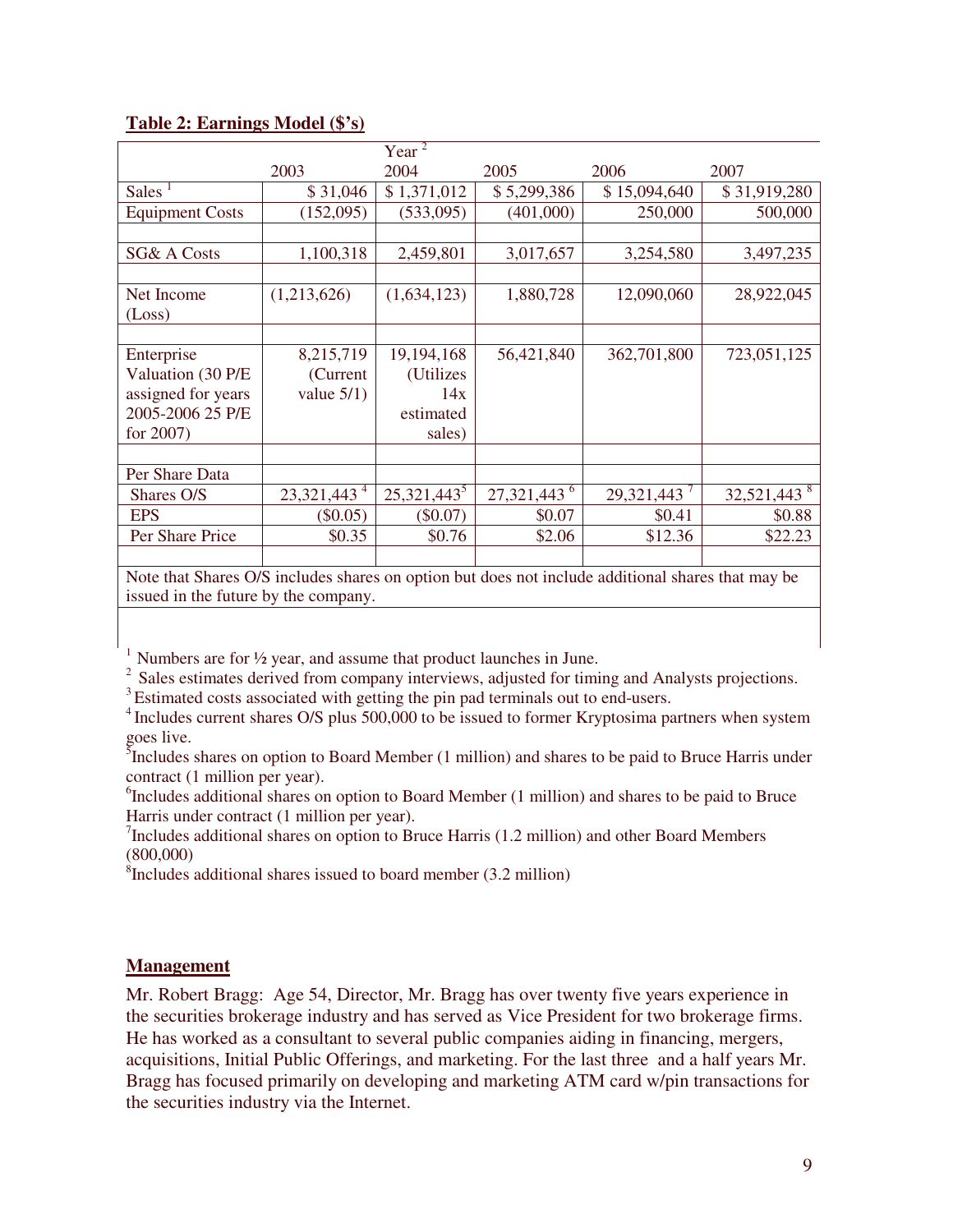Mr. Harry Hargens: President & CEO, Mr. Hargens was instrumental in the creation and early development of the business of automating credit card processing at the Point of Sale (POS). He has been active in the payments/transaction processing industry since 1981, having held senior management positions responsible for sales, marketing, and product development, at Omron, VeriFone, TransNet (now part of Paymentech), HONOR (STAR), and National Data (Global Payments). Mr. Hargens holds an MBA with honors from The University of Chicago, and a BSEE with honors from Illinois Institute of Technology

Mr. Frank Descants: Age 44, Director, Corporate Counsel, Mr. DeSantis has been involved in ll phases of corporate law, investment banking, trial litigation, contracts, and franchise agreements.

Ms. Aubrye Harris: Age 27, Director. Ms. Harris has a BS degree in International Management and has many years experience in finance. She has worked with corporate accounts, financial planning, and investor relations.

Mr. Harvey Lalach: Age 35, Director. Mr. Lalach has been involved in all areas of retail equity markets for the past 14 years. He previously served, as a Branch Manager for a major retail brokerage firm in Canada and most recently was involved with a number of small cap companies with a variety of responsibilities.

M. Song Liping: Age 44, Director. Ms. Song Liping has an MBA, British and American Language & Literature. She has been a Foreign Development Manager with the Development Department of Shanghai Pudong Real Estate Company. Ms. Song has been a Lecturer, Director and Interpreter, of the First Teaching & Research Office and Business Head for the External Cooperation Department for Shanghai New Asia.

Mr. R.B. Harris: Age 51, Director & Chairman of the Board. Mr. Harris has been involved in International Business for many years. Mr. Harris has experience in international mergers and acquisitions, Management, and development.

**InstaPay Systems**, 2869 India Street, San Diego, CA 92103, 858/847-0139, E-mail: contact@instapaysystems.com Web site: http://www.instapaysystems.com.

**Gary Vassalotti** is a member of AIMR and has his own investment advisor business, www.vimcor.com.

**Investrend Research Div.,** Investrend Communications, Inc., 603 W. 13th Street, Suite 1A-277, Austin, Texas 78701 Phone (718) 896-5060, Fax (718) 896-5316, e-mail: info@investrend.com Web site: www.investrend.com and www.investrendresearch.com.

**Information, opinions or ratings** contained in this report are submitted solely for advisory and information purposes by the qualified professional analyst. Investrend Research provides analyst facilitation, report publication and distribution services only. The information used and statements of fact made have been obtained from sources considered reliable but neither guarantee nor representation is made as to the completeness or accuracy. No representation whatsoever is made by Investrend. Such information and the opinions expressed are subject to change without notice. This report or study is not intended as an offering or a solicitation of an offer to buy or sell the securities mentioned or discussed. Please read full disclosures at